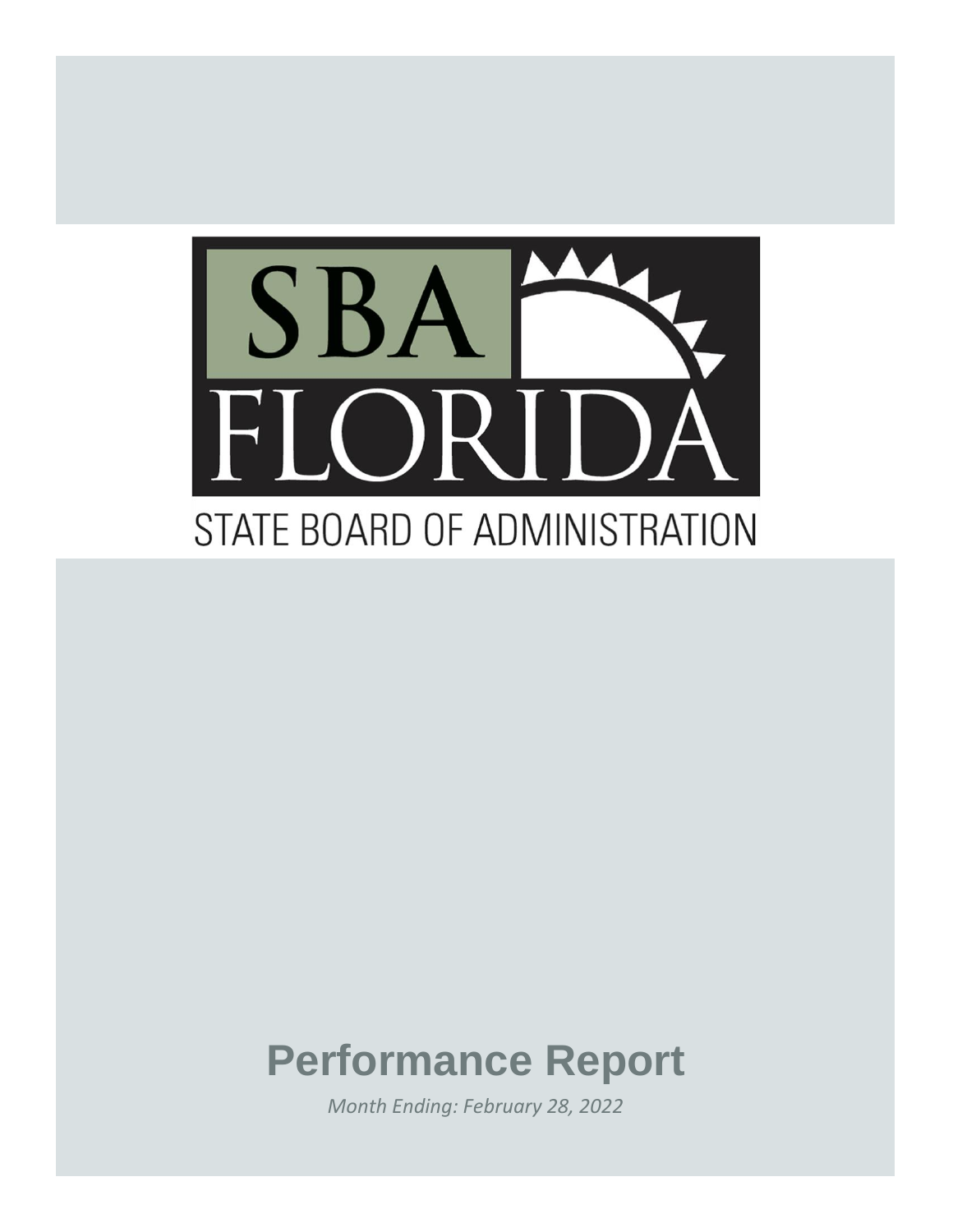# Table of Contents

| $\mathbf{L}$ |  |  |  |  |  |  |  |
|--------------|--|--|--|--|--|--|--|
| <b>II.</b>   |  |  |  |  |  |  |  |
|              |  |  |  |  |  |  |  |
|              |  |  |  |  |  |  |  |
|              |  |  |  |  |  |  |  |
|              |  |  |  |  |  |  |  |
| III.         |  |  |  |  |  |  |  |
| IV.          |  |  |  |  |  |  |  |
| V.           |  |  |  |  |  |  |  |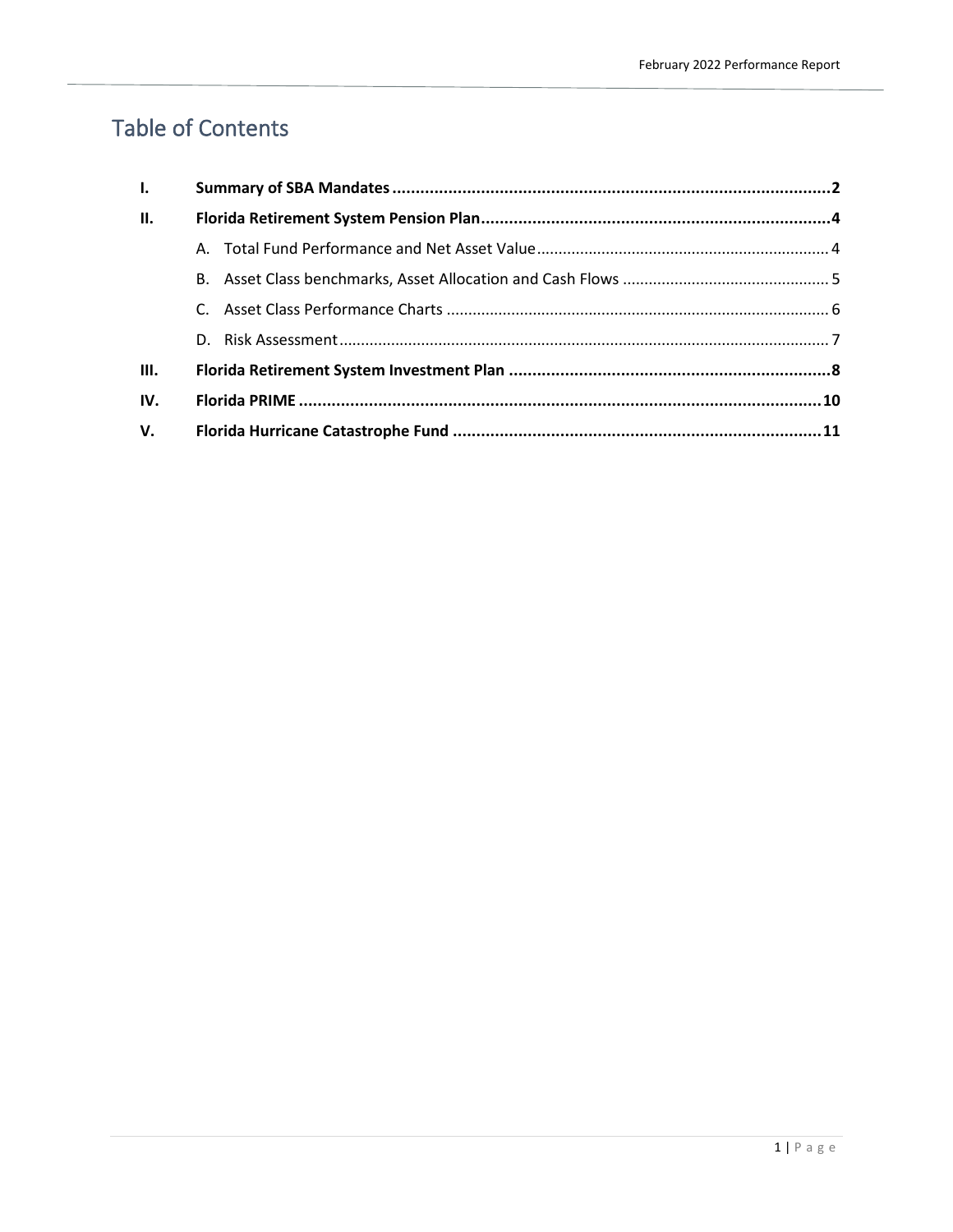# I. State Board of Administration Mandates

## Summary of Mandates



## Breakdown of Funds Under Management

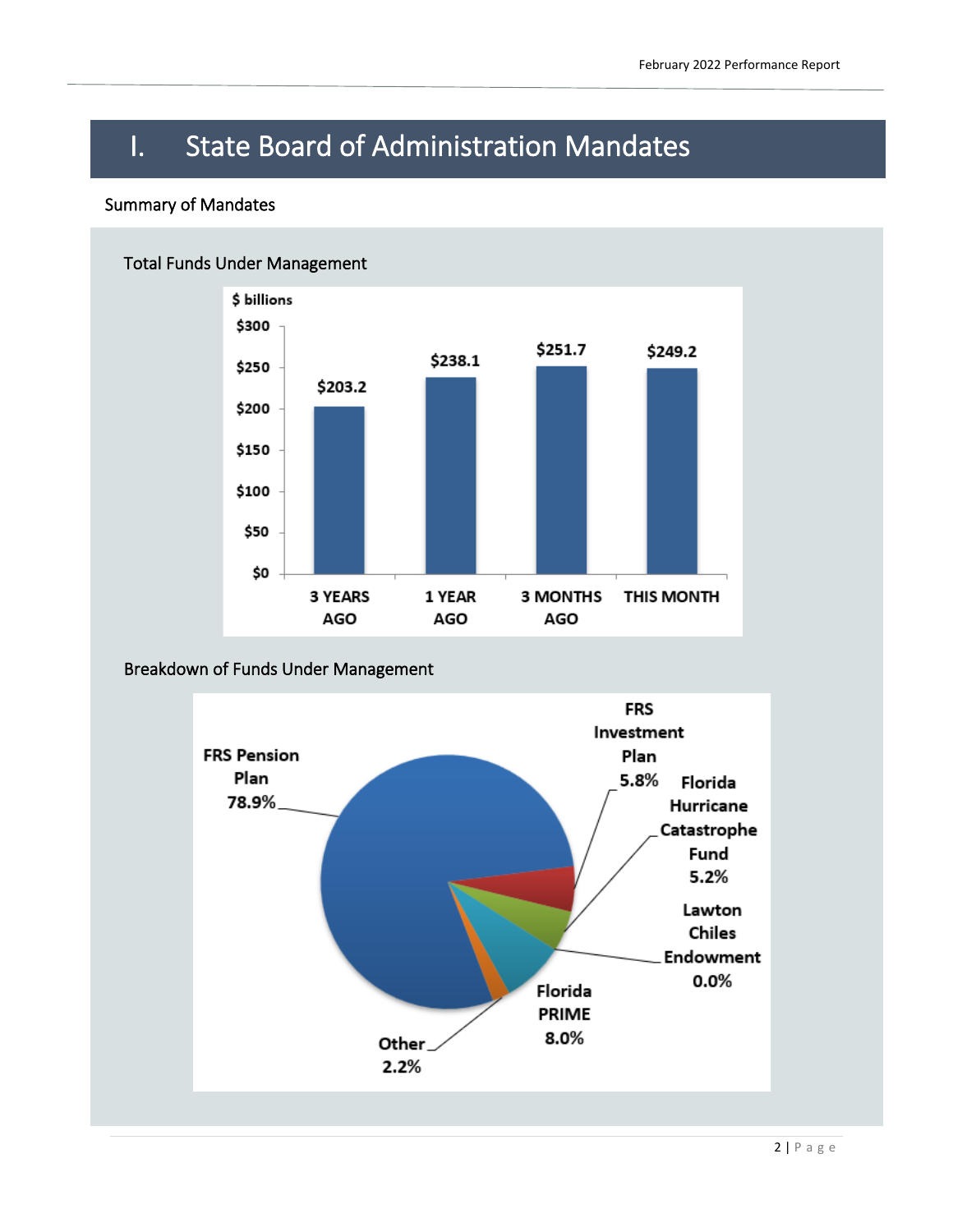# Summary of Mandates Table

| <b>FUND NAME</b>                                                    | COST <sup>1</sup>      | MARKET <sup>1</sup>  |
|---------------------------------------------------------------------|------------------------|----------------------|
| Florida Retirement System Pension Plan                              | \$142,529,581,233.28   | \$196,478,248,829.55 |
| Florida Retirement System Investment Plan                           | \$10,463,023,683.59    | \$14,401,833,829.55  |
| Lawton Chiles Endowment Fund <sup>3</sup>                           | \$861,836.82           | \$828,113.89         |
| Debt Service Funds:                                                 |                        |                      |
| Outstanding (non-escrow)                                            | 904,901,037.79         | 904,435,386.73       |
| Refunded (escrow)                                                   | 29,863,107.82          | 29,863,107.82        |
| Florida DOT Financing Corp                                          | 23,145,692.65          | 23,121,190.37        |
| <b>Gas Tax Clearing Fund</b>                                        | \$0.00                 | \$0.00               |
| <b>Florida PRIME</b>                                                | \$20,647,037,170.22    | \$20,642,097,385.39  |
| Less Florida PRIME holdings in SBA funds <sup>2</sup>               | ( \$763, 631, 417.78 ) | (\$763,631,417.78)   |
| Florida Hurricane Catastrophe                                       | \$13,105,568,989.82    | \$12,911,272,890.23  |
| State Board of Administration Finance Corporation                   | \$3,570,697,953.32     | \$3,483,901,019.68   |
| Florida Lottery <sup>3</sup>                                        | \$140,356,028.23       | \$272,482,547.09     |
| Retiree Health Insurance Subsidy <sup>3</sup>                       | \$443,235,229.96       | \$443,235,229.96     |
| Police and Fire Fighters' Premium Tax Trust Fund <sup>3</sup>       | \$139,255,658.80       | \$139,255,658.80     |
| Florida Prepaid College Plan Administration Expense <sup>3</sup>    | \$672,223.54           | \$672,223.54         |
| Florida Prepaid College Plan Trust Account <sup>3</sup>             | \$1,173.85             | \$1,173.85           |
| Florida College Investment Plan Administration Expense <sup>3</sup> | \$401,411.95           | \$401,411.95         |
| Florida College Investment Plan <sup>3</sup>                        | \$74,284,713.94        | \$74,284,713.94      |
| Florida ABLE, Inc. Administrative Expense <sup>3</sup>              | \$2,920,354.42         | \$2,920,354.42       |
| Florida ABLE, Inc. Program <sup>3</sup>                             | \$7,796,440.59         | \$7,796,440.59       |
| SBA Administrative Expense Fund:                                    |                        |                      |
| SBA Administrative Expense <sup>3</sup>                             | \$70,418,615.06        | \$70,418,615.06      |
| SBA Defined Contribution Administrative Expense <sup>3</sup>        | \$13,746,716.15        | \$13,746,716.15      |
| Division of Bond Finance:                                           |                        |                      |
| Revenue Bond Fee <sup>3</sup>                                       | \$6,387,419.71         | \$6,387,419.71       |
| Arbitrage Compliance <sup>3</sup>                                   | \$2,468,718.67         | \$2,468,718.67       |
| <b>Bond Proceeds</b>                                                | \$5,593,600.00         | \$5,593,445.28       |
| <b>Florida Division of Blind Services</b>                           | \$2,939,019.10         | \$8,479,061.39       |
| Insurance Capital Build-up Program <sup>3</sup>                     | \$1,467,256.24         | \$1,467,256.24       |
| Inland Protection Finance Corporation <sup>3</sup>                  | \$1,644.60             | \$1,644.60           |
| <b>Paying Bank Recalls</b>                                          | \$0.00                 | \$0.00               |
| <b>Total - All SBA Funds</b>                                        | \$191,422,995,512.34   | \$249,161,582,966.67 |

**1** The "Cost" and "Market" columns generally include cash, investment securities, accrued income, pending trades, and the total unrealized gain or loss on invested securities lending cash collateral (if applicable). They do not include security lending income receivable, manager fees payable, and also may not include other receivables or payables that are unique to individual portfolios or funds.

**2** The line titled "Less Florida PRIME Holdings in SBA Funds" includes the total investments in Florida PRIME held by other SBA managed funds that are already included on this report. In order to prevent double counting, these amounts are shown as a reduction to the Florida PRIME fund.

 subject to change. **3** Fund is invested completely, or partially, in Florida PRIME. This information is not audited by an independent auditor and is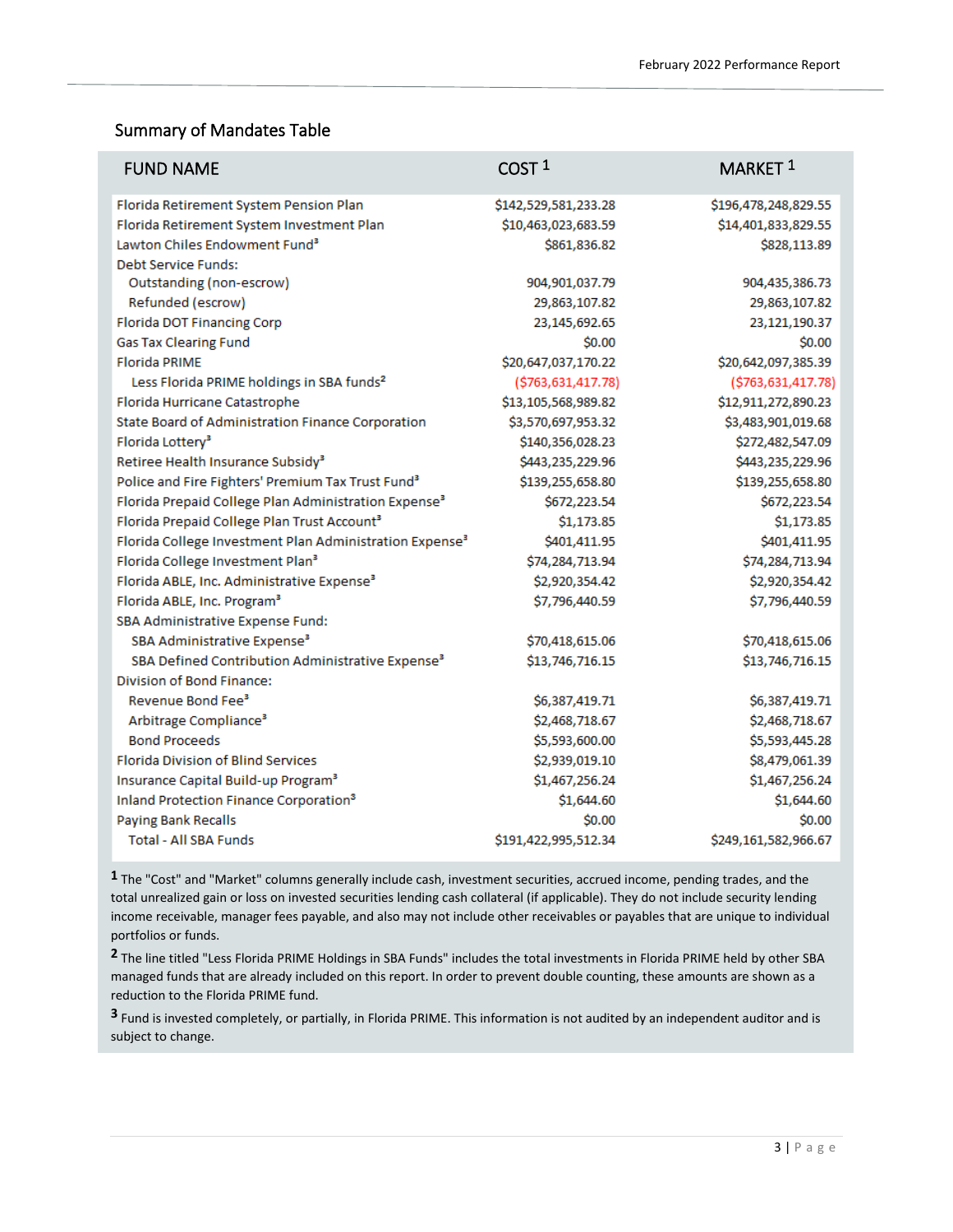# II. Florida Retirement System Pension Plan

# A. Pension Plan Total Fund Performance and Net Asset Value Charts \*



### **TOTAL FUND PERFORMANCE**

# **REAL RETURNS<sup>1</sup>** (Returns of Net Inflation)





### **NET ASSET VALUES RETURNS TO ASSET ALLOCATION**



**1** The FRS's real return objective was 4.3% prior to June 2003, 4% from June 2003 to May 2007, 5% from June 1, 2007 to June 2017, 4.5% from July 2017 to June 2018, and 4.0% since July 2018.

### **\* Returns less than one year are not annualized.**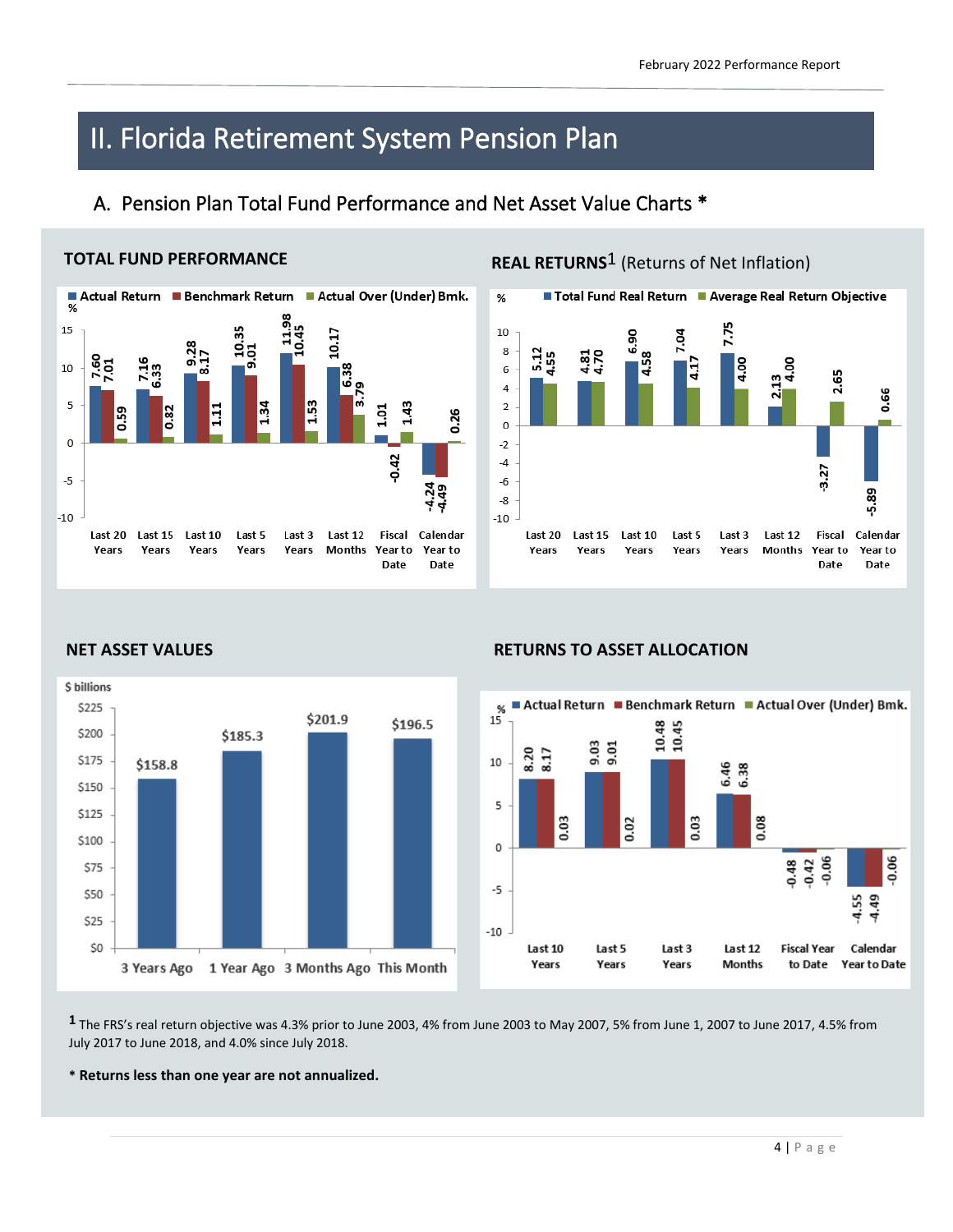# B. Pension Plan Asset Class Benchmarks, Allocation and Cash Flows

# ASSET CLASS BENCHMARKS

| <b>Asset Class</b>               | Index                                                                                                                                                                                                                                                                                                                                                                                                                                                                                                                                                                                                                                                                                         |
|----------------------------------|-----------------------------------------------------------------------------------------------------------------------------------------------------------------------------------------------------------------------------------------------------------------------------------------------------------------------------------------------------------------------------------------------------------------------------------------------------------------------------------------------------------------------------------------------------------------------------------------------------------------------------------------------------------------------------------------------|
| <b>Global Equity</b>             | A custom version of the MSCI All Country World Investable Market<br>Index (ACWI IMI), in dollar terms, net of withholding taxes on non-<br>resident institutional investors, adjusted to reflect securities and<br>other investments prohibited by Florida law or that would be<br>prohibited by Florida law if acquired as of the date of the<br>measurement of such index notwithstanding that the securities or<br>investments were acquired before such date.                                                                                                                                                                                                                             |
| <b>Fixed Income</b>              | The Barclays Capital U.S. Intermediate Aggregate Index.                                                                                                                                                                                                                                                                                                                                                                                                                                                                                                                                                                                                                                       |
| <b>Real Estate</b>               | The core portion of the asset class is benchmarked to an average<br>of the National Council of Real Estate Investment Fiduciaries<br>(NCREIF) Fund Index - Open- ended Diversified Core Equity, NET<br>of fees, weighted at 76.5%, and the non-core portion of the asset<br>class is benchmarked to an average of the National Council of Real<br>Estate Investment Fiduciaries (NCREIF) Fund Index- Open ended<br>Diversified Core Equity, NET of fees, weighted at 13.5%, plus a<br>fixed return premium of 150 basis points per annum, and the FTSE<br>EPRA/NAREIT Developed Index, in dollar terms, net of withholding<br>taxes on non-resident institutional investors, weighted at 10%. |
| <b>Private Equity</b>            | The MSCI All Country World Investable Market Index (ACWI IMI),<br>in dollar terms, net of withholding taxes on non-resident<br>institutional investors, adjusted to reflect the provisions of the<br>Protecting Florida's Investments Act, plus a fixed premium return<br>of 300 basis points per annum.                                                                                                                                                                                                                                                                                                                                                                                      |
| <b>Strategic Investments</b>     | A weighted-average of individual portfolio level benchmark<br>returns.                                                                                                                                                                                                                                                                                                                                                                                                                                                                                                                                                                                                                        |
| <b>Cash and Cash Equivalents</b> | Bloomberg Barclay U.S. Treasury Bill: 1-3 Months Index                                                                                                                                                                                                                                                                                                                                                                                                                                                                                                                                                                                                                                        |

# CURRENT ASSET ALLOCATION, TARGET AND RANGES (For Month of Report)

|                              | <b>Current</b><br>Weight | <b>Policy</b><br>Weight | <b>Policy</b><br>Low | <b>Policy</b><br><b>High</b> | <b>Actual</b><br>Low | <b>Actual</b><br><b>High</b> |
|------------------------------|--------------------------|-------------------------|----------------------|------------------------------|----------------------|------------------------------|
| <b>Global Equity</b>         | 52.3%                    | 53.0%                   | 45.0%                | 70.0%                        | 51.7%                | 53.6%                        |
| <b>Fixed Income</b>          | 17.6%                    | 18.0%                   | 10.0%                | 26.0%                        | 17.4%                | 17.9%                        |
| <b>Real Estate</b>           | 10.0%                    | 10.0%                   | 4.0%                 | 16.0%                        | 9.4%                 | 10.1%                        |
| Private Equity               | 9.1%                     | 6.0%                    | 2.0%                 | 10.0%                        | 8.8%                 | 9.1%                         |
| <b>Strategic Investments</b> | 9.8%                     | 12.0%                   | 0.0%                 | 16.0%                        | 9.5%                 | 9.9%                         |
| Cash & Cash Equivalents      | 1.1%                     | 1.0%                    | 0.25%                | 5.0%                         | 1.1%                 | 1.3%                         |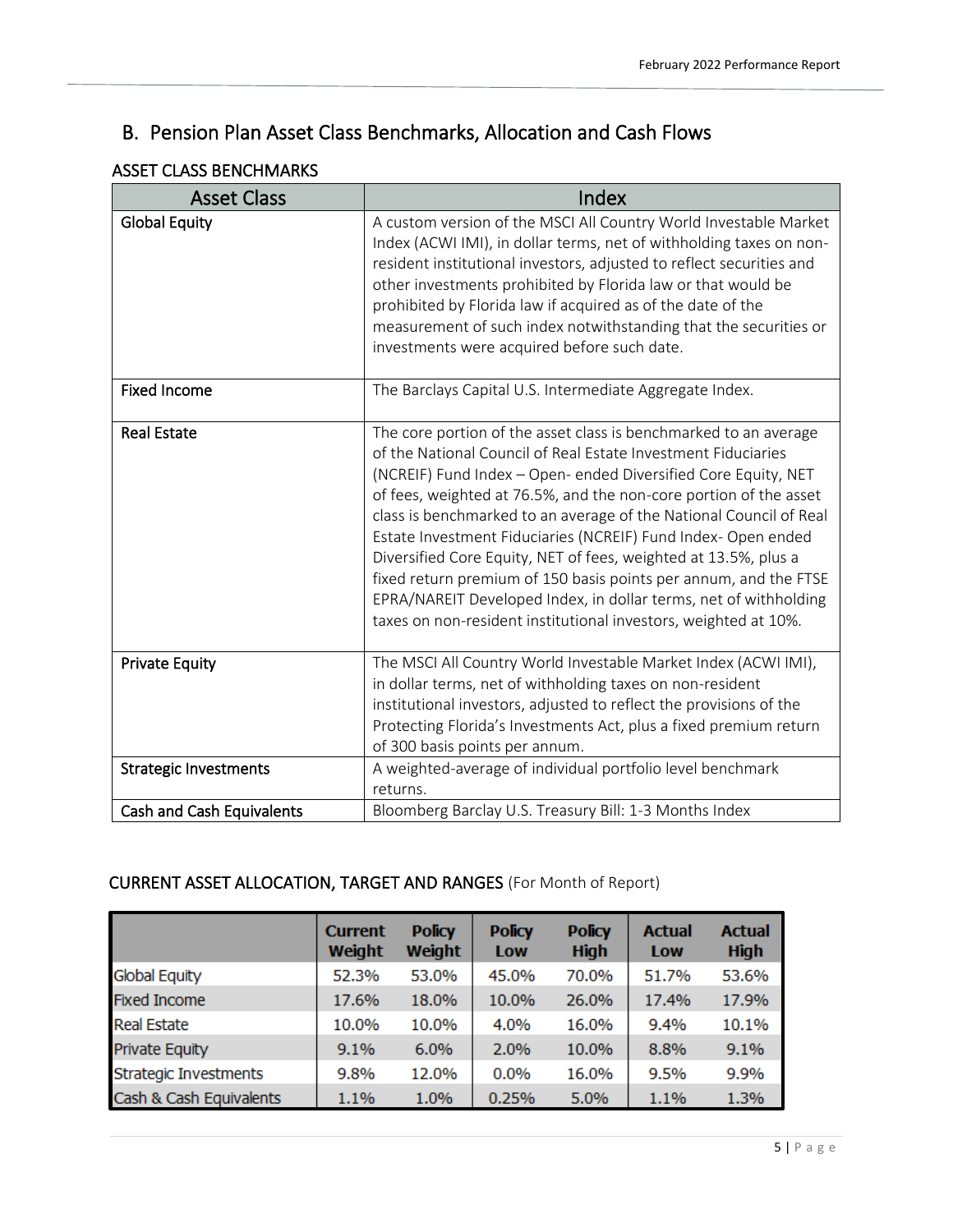# C. Pension Plan Asset Class Performance Charts









# REAL ESTATE PERFORMANCE $1$   $PRIVATE$  EQUITY PERFORMANCE $1$



## STRATEGIC INVESTMENTS PERFORMANCE $1$  CASH AND CASH EQUIVALENTS PERFORMANCE

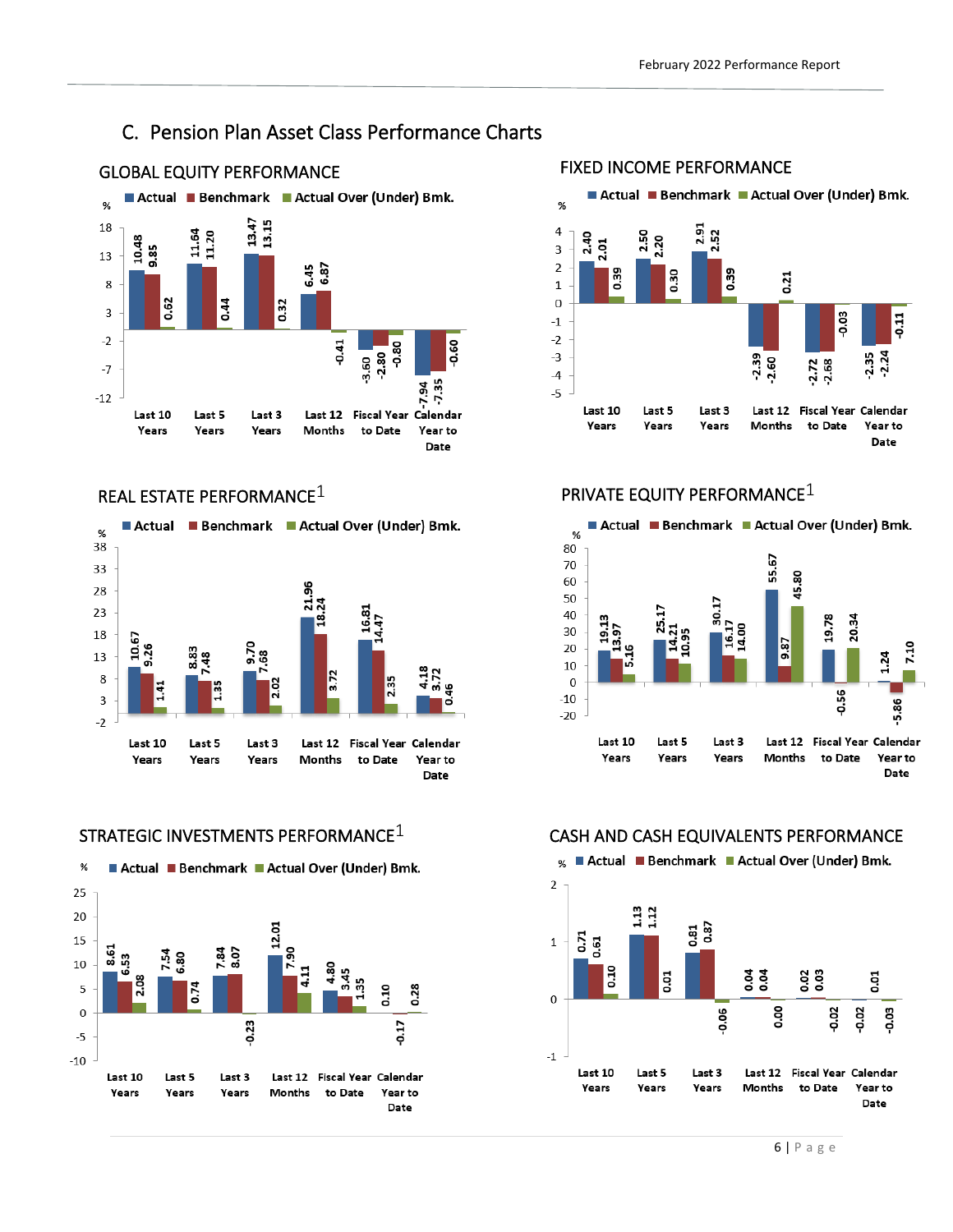# D. Pension Plan Total Fund and Asset Class Active Risk

The SBA monitors investment risk relative to established targets. This realized active risk represents the volatility of investment performance returns achieved relative to the target benchmark on a 36-month rolling basis. Realized active risk is evaluated at the fund level as well as each asset class level. Riskmonitoring standards are established for the total fund and each asset class. Realized risk may fluctuate around the monitoring standard. If risk levels materially and/or persistently exceed the monitoring standard, there is enhanced oversight. Realized risk should not exceed the escalation standard.

# **The Total Fund and all asset class risk levels remain within acceptable risk levels**.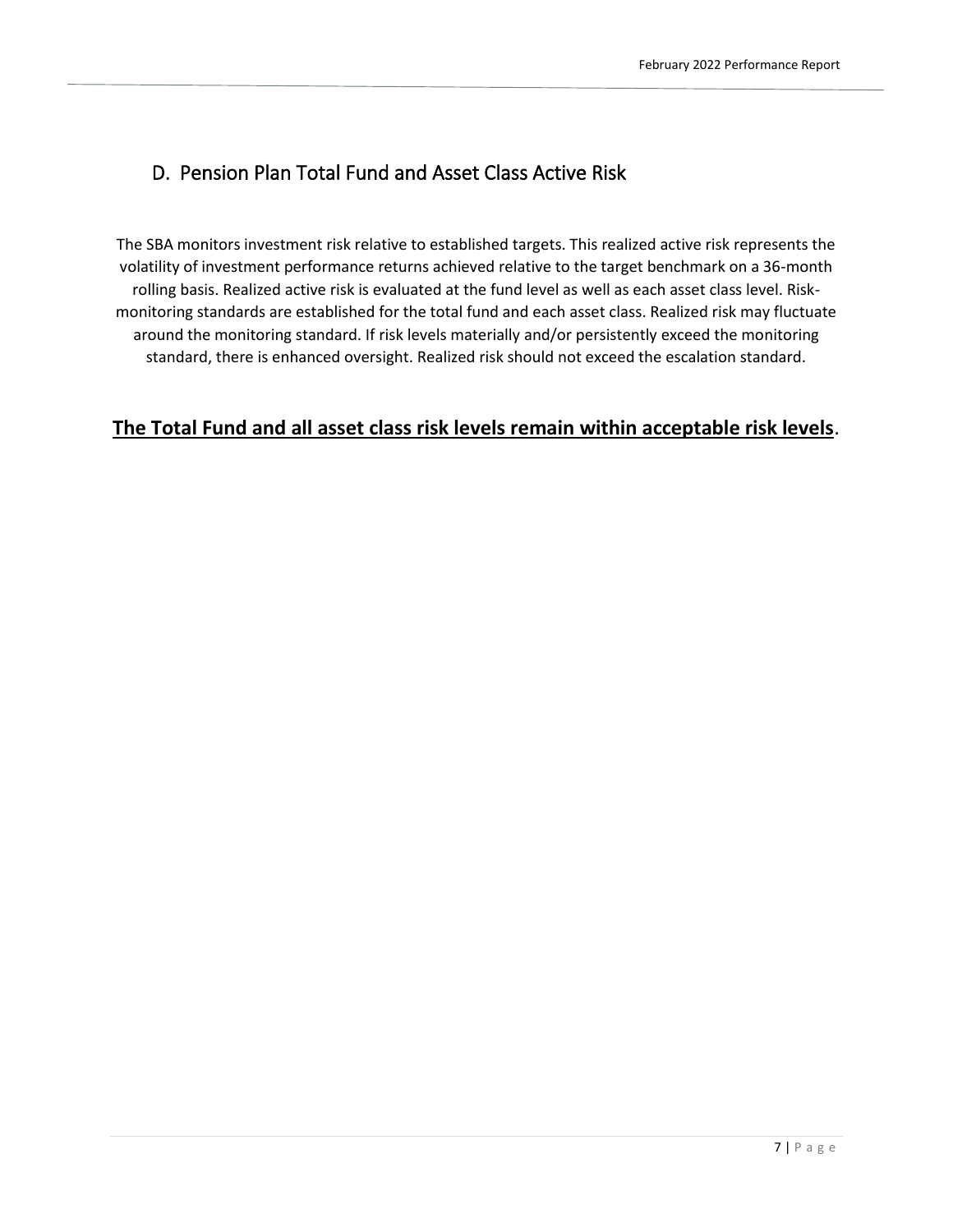# III. Florida Retirement System Investment Plan



## **TOTAL FUND PERFORMANCE**

## TOTAL FUND PERFORMANCE



Fund Net Asset Values include Self-Directed Brokerage account

## FRS INVESTMENT PLAN ASSET ALLOCATION AND NET RETURNS BY ASSET TYPE

Performance figures and totals presented to the FRS Investment Plan do not include balances held in member Self Directed Brokerage Accounts, but they are reflected in total fund figures presented elsewhere in this report.

|                                  |                                     |               | <b>PAST 3 MONTHS</b> |                                                   | <b>PAST 12 MONTHS</b> |                  |                                                   |  |
|----------------------------------|-------------------------------------|---------------|----------------------|---------------------------------------------------|-----------------------|------------------|---------------------------------------------------|--|
|                                  | <b>PERCENT</b><br><b>ALLOCATION</b> | <b>ACTUAL</b> | <b>BENCHMARK</b>     | <b>ACTUAL</b><br><b>MINUS</b><br><b>BENCHMARK</b> | <b>ACTUAL</b>         | <b>BENCHMARK</b> | <b>ACTUAL</b><br><b>MINUS</b><br><b>BENCHMARK</b> |  |
| <b>TOTAL FRS Investment Plan</b> | 100%                                | $-3.45%$      | $-2.49%$             | $-0.96%$                                          | 5.68%                 | 6.48%            | $-0.80%$                                          |  |
| Domestic Equity                  | 42.8%                               | $-5.82%$      | $-4.61%$             | $-1.21%$                                          | 10.01%                | 11.98%           | $-1.97%$                                          |  |
| Foreign Equity                   | 20.6%                               | $-3.82%$      | $-2.17%$             | $-1.65%$                                          | $-0.54%$              | 0.89%            | $-1.43%$                                          |  |
| <b>Fixed Income</b>              | 15.8%                               | $-3.14%$      | $-3.08%$             | $-0.06%$                                          | $-1.88%$              | $-2.21%$         | 0.33%                                             |  |
| Multi Assets                     | 8.3%                                | 2.55%         | 3.44%                | $-0.89%$                                          | 11.75%                | 11.48%           | 0.27%                                             |  |
| <b>Real Estate</b>               | 3.7%                                | 5.17%         | 5.79%                | $-0.63%$                                          | 24.27%                | 18.99%           | 5.28%                                             |  |
| Stable Value                     | 8.7%                                | 0.39%         | $-1.27%$             | 1.67%                                             | ۰                     | ۰                |                                                   |  |

### FRS PLAN ELECTIONS

Current fiscal-year percentages are as of month end, and may not total due to rounding.

|                 |                                   | <b>New Employee</b> |        |                                            |                         |       |         |       |                |       |                  | <b>Second Elections</b> |       |        |  |  |
|-----------------|-----------------------------------|---------------------|--------|--------------------------------------------|-------------------------|-------|---------|-------|----------------|-------|------------------|-------------------------|-------|--------|--|--|
|                 | <b>Defaults</b>                   |                     |        |                                            | <b>Active Elections</b> |       |         |       |                |       |                  |                         |       |        |  |  |
|                 | <b>Pension Plan</b><br>Investment |                     |        | Investment/Hyb FY Totals<br><b>Pension</b> |                         |       | Pension |       | Investments/Hv |       | <b>FY Totals</b> |                         |       |        |  |  |
| <b>FY 16-17</b> | 34.627                            | 57.2%               | n/a    | n/a                                        | 11.898                  | 19.7% | 14,013  | 23.1% | 60.538         | 765   | 16.0%            | 4.008                   | 84.0% | 4,773  |  |  |
| FY 17-18        | 30.081                            | 54.3%               | n/a    | n/a                                        | 11.755                  | 21.2% | 13.617  | 24.6% | 55,453         | 742   | 16.2%            | 3.850                   | 83.8% | 4,592  |  |  |
| FY 18-19        | 2.888                             | 6.2%                | 23.009 | 49.6%                                      | 11.556                  | 24.9% | 8.932   | 19.3% | 46,385         | 1.036 | 24.1%            | 3.261                   | 75.9% | 4.297  |  |  |
| FY 19-20        | 3.478                             | 6.2%                | 27.576 | 49.1%                                      | 15,195                  | 27.0% | 9.956   | 17.7% | 56,205         | 1.130 | 30.1%            | 2.630                   | 69.9% | 3,760  |  |  |
| FY 20-21        | 3.413                             | 7.6%                | 21.735 | 48.3%                                      | 12.075                  | 26.8% | 7.798   | 17.3% | 45.021         | 1.369 | 29.7%            | 3.233                   | 70.3% | 4,602  |  |  |
| FY 21-22        | .883                              | 7.7%                | 12.054 | 48.9%                                      | 6.778                   | 27.5% | 3.930   | 15.9% | 24.645         | 707   | 23.2%            | 2.335                   | 76.8% | 3,042  |  |  |
| Total           | 76.370                            | 26.5%               | 84.374 | 29.3%                                      | 69.257                  | 24.0% | 58.246  | 20.2% | 288,247        | 5.749 | 22.9%            | 19.317                  | 77.1% | 25.066 |  |  |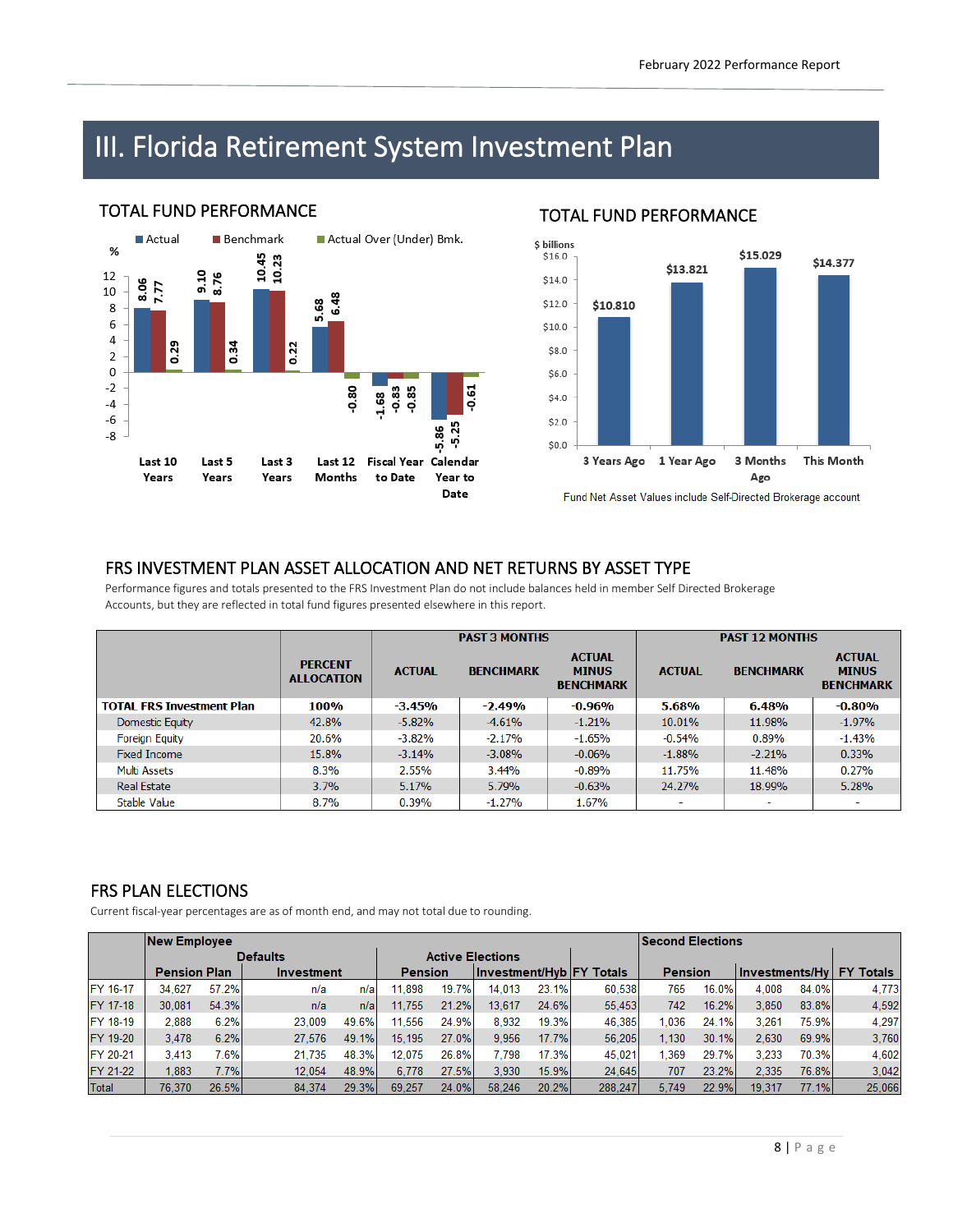# CASH FLOWS AND MARKET VALUES 1

|                                 | <b>Participant</b><br><b>Selections</b> |      | Contributions <sup>2</sup> Distributions <sup>3</sup> | Transfers <sup>4</sup> | <b>Investment</b><br>Gain/Loss <sup>5</sup> | <b>Change in</b><br><b>Net Asset</b><br>Value <sup>6</sup> | <b>Market Value</b> | <b>Percent of</b><br><b>Assets</b> |
|---------------------------------|-----------------------------------------|------|-------------------------------------------------------|------------------------|---------------------------------------------|------------------------------------------------------------|---------------------|------------------------------------|
| Retirement Date Funds           | 237,938                                 | 67.7 | (50.2)                                                | (22.7)                 | (106.7)                                     | (111.9)                                                    | 6,830.5             | 47.46%                             |
| <b>Multi-Assets</b>             | 11,404                                  | 1.5  | (1.8)                                                 | 6.4                    | 0.0                                         | 6.1                                                        | 192.7               | 1.34%                              |
| Stable Value                    | 17,709                                  | 31.1 | (28.0)                                                | 63.7                   | (0.9)                                       | 65.9                                                       | 1,153.4             | 8.01%                              |
| <b>Fixed Income</b>             | 31,744                                  | 2.7  | (8.0)                                                 | (11.8)                 | (7.2)                                       | (24.2)                                                     | 646.5               | 4.49%                              |
| Domestic Equity                 | 77,832                                  | 13.2 | (20.5)                                                | (33.8)                 | (114.1)                                     | (155.2)                                                    | 3,561.9             | 24.75%                             |
| <b>Foreign Equity</b>           | 50,676                                  | 3.7  | (5.4)                                                 | (12.8)                 | (33.5)                                      | (48.0)                                                     | 814.2               | 5.66%                              |
| Self-Directed Brokerage Account | 5,295                                   | 0.0  | 0.0                                                   | 11.1                   | (26.5)                                      | (15.4)                                                     | 1,193.3             | 8.29%                              |

Based on figures provided by the Investment Plan's third-party administrator as of report time. Dollar values are in millions.

 Contributions reflect rollovers in, employer and employee contributions, conversions in (Accumulated Benefit Obligation Transfers, true ups) and account adjustments.

Distributions reflect withdrawals and terminations made by participants.

Transfers reflect transactions that do not require funding and capture movement from one fund to another.

Reflect the difference of Net Gains / Losses less contributions, distributions, and transfers.

Reflect the appreciation / depreciation of unit price over the given time period.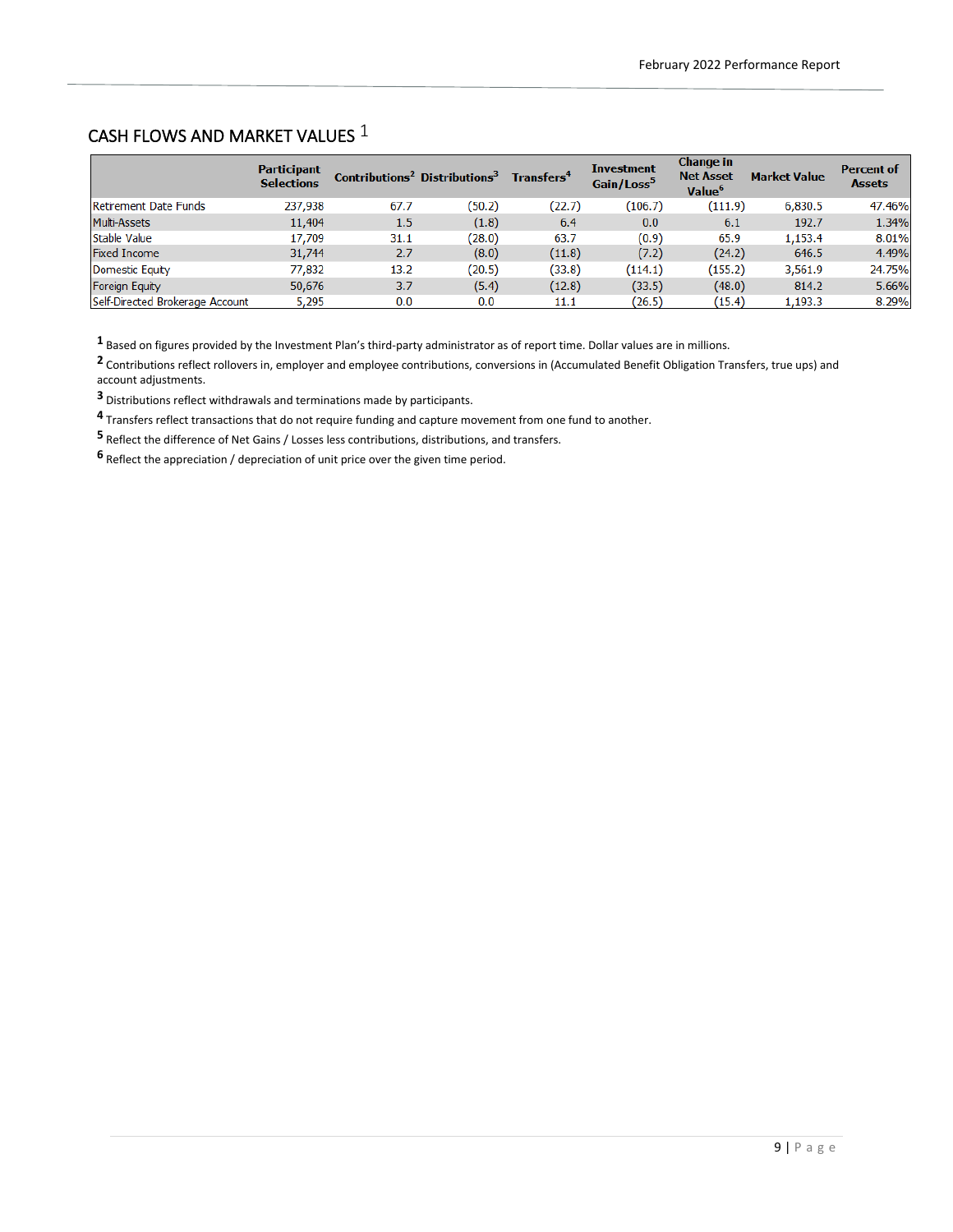# V. Florida PRIME

# PORTFOLIO COMPOSITION



# PARTICIPANTS BY TYPE- 735 TOTAL



# EFFECTIVE MATURITY SCHEDULE FLORIDA PRIME PERFORMANCE\*





## FLORIDA PRIME MARKET VALUES